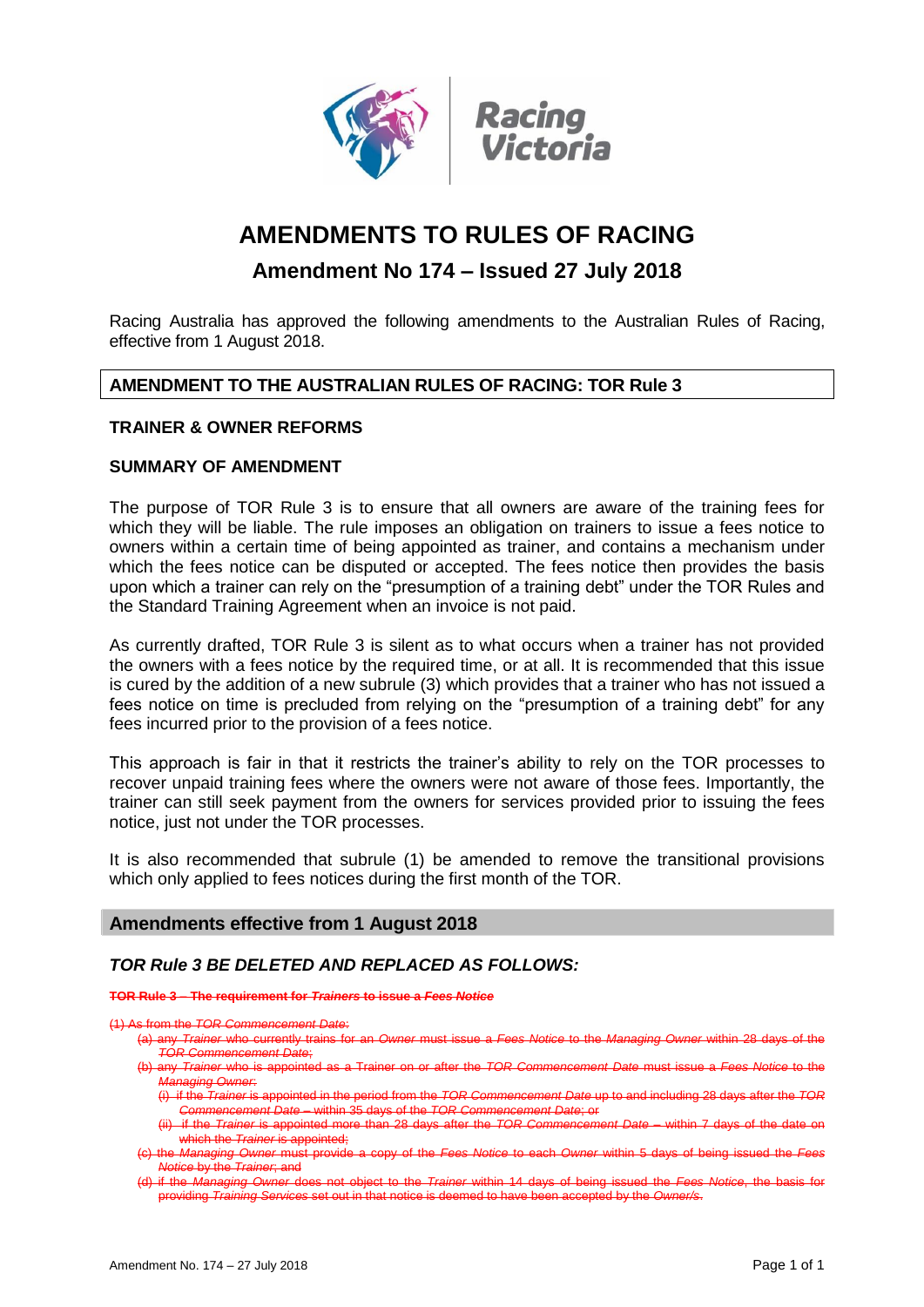(2) The *Fees Notice* must set out:

- (a) the *Training Fees* itemised by category of ser-
- (b) the anticipated *Training Disbursements* by name of service and anticipated provider (if known);
- (c) the anticipated *Direct Payment Disbursements* by name of service and anticipated provider (if known);
- any additional fees the *Trainer* proposes to charge the *Owner*, including bonuses for winning races
- the sale of a *horse*; and (e) whether a *Trainer* proposes to charge interest on any unpaid *Training Fees* and/or *Training Disbursements*. The *Trainer* is entitled to do so from the day after an amount falls due and payable, at an interest rate not more than the rate prescribed from time to time for pre-judgment interest in the Supreme Court of the State or Territory of the *TDT* at which any dispute in relation to *Training Fees* and/or *Training Disbursements* would be heard pursuant to TOR Rule 5(4).

#### **TOR Rule 3 – The requirement for** *Trainers* **to issue a** *Fees Notice*

- (1) (a) A *Trainer* must issue a *Fees Notice* to the *Managing Owner* within 7 days of the date on which he or she is appointed as the trainer of a horse.
	- (b) The *Managing Owner* must provide a copy of the *Fees Notice* to each *Owner* within 5 days of being issued the *Fees Notice* by the *Trainer*.
	- (c) If the *Managing Owner* does not object to the *Trainer* within 14 days of being issued the *Fees Notice*, the basis for providing *Training Services* set out in that notice is deemed to have been accepted by the *Owner/s*.

(2) The *Fees Notice* must set out:

- (a) the *Training Fees* itemised by category of service or item provided;
- (b) the anticipated *Training Disbursements* by name of service and anticipated provider (if known);
- (c) the anticipated *Direct Payment Disbursements* by name of service and anticipated provider (if known);
- (d) any additional fees the *Trainer* proposes to charge the *Owner*, including bonuses for winning races, or commissions on the sale of a *horse*; and
- (e) whether a *Trainer* proposes to charge interest on any unpaid *Training Fees* and/or *Training Disbursements*. The *Trainer* is entitled to do so from the day after an amount falls due and payable, at an interest rate not more than the rate prescribed from time to time for pre-judgment interest in the Supreme Court of the State or Territory of the *TDT* at which any dispute in relation to *Training Fees* and/or *Training Disbursements* would be heard pursuant to TOR Rule 5(4).
- (3) A *Trainer* who fails to issue a *Fees Notice* in accordance with TOR Rule 3(1)(a) is not permitted to rely on the *Presumption of a Training Debt* in respect of *Training Fees* and/or *Training Disbursements* relating to *Training Services* provided prior to the date on which a *Fees Notice* was issued.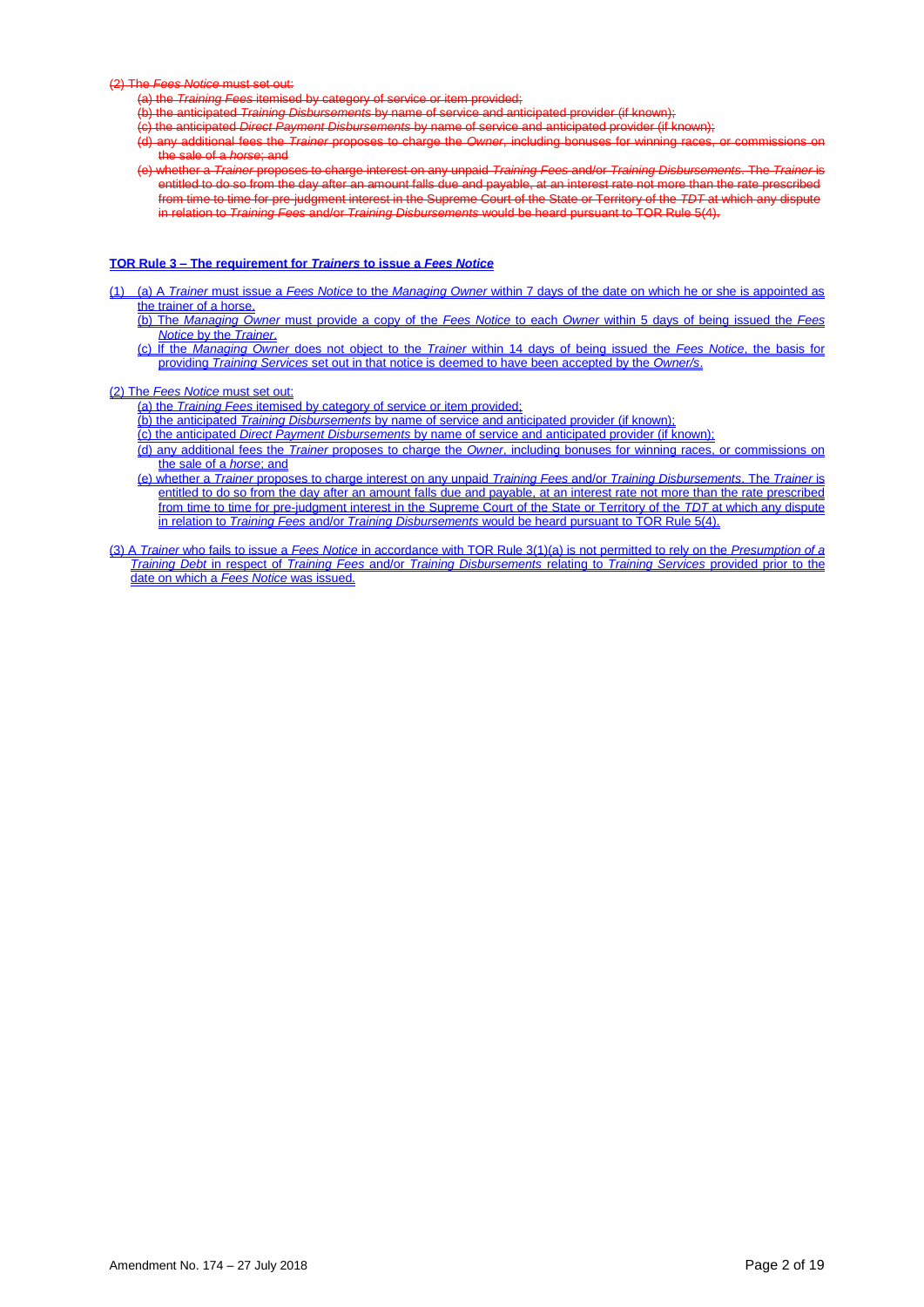# **AMENDMENT TO THE AUSTRALIAN RULES OF RACING: AR 1 & AR 175(x)**

## **BULLYING & HARASSMENT**

## **SUMMARY OF AMENDMENT**

Racing Australia is amending the rule prohibiting workplace harassment to include bullying.

The rule amendment reflects a change in terminology used socially and legally with respect to what is considered unacceptable workplace behaviour. While many elements of bullying are the same as harassment, the key differences are that bullying requires the unreasonable behaviour to be repeated (i.e. more than once) and to create a risk to the bullied person's health and safety (e.g. physical, psychological).

The definition of bullying is consistent with the Fair Work Commission's definition and, like workplace harassment, notes that reasonable management action carried out in a reasonable way does not constitute bullying.

## **Amendments effective from 1 August 2018**

## *ADD NEW DEFINITION TO AR 1 AS FOLLOWS:*

**AR 1** In the interpretation of these Rules, (and of any programme of a race meeting held hereunder), the following words unless the context otherwise requires, shall have or include meanings as follows:

**…**

**"Bullying"** means repeatedly acting unreasonably towards a person, which behaviour creates a risk to health and safety. Acting unreasonably includes victimising, humiliating, intimidating or threatening. Reasonable management action that is carried out in a reasonable way is not bullying. **…**

# *AR 175(x) BE AMENDED AS FOLLOWS:*

#### **AR 175**

The Principal Racing Authority (or the Stewards exercising powers delegated to them) may penalise:

 $(x)$  Any person who in their opinion is quilty of workplace harassment or bullying of a person while the latter is acting in the course of his duties when employed, engaged or participating in the racing industry.

…

…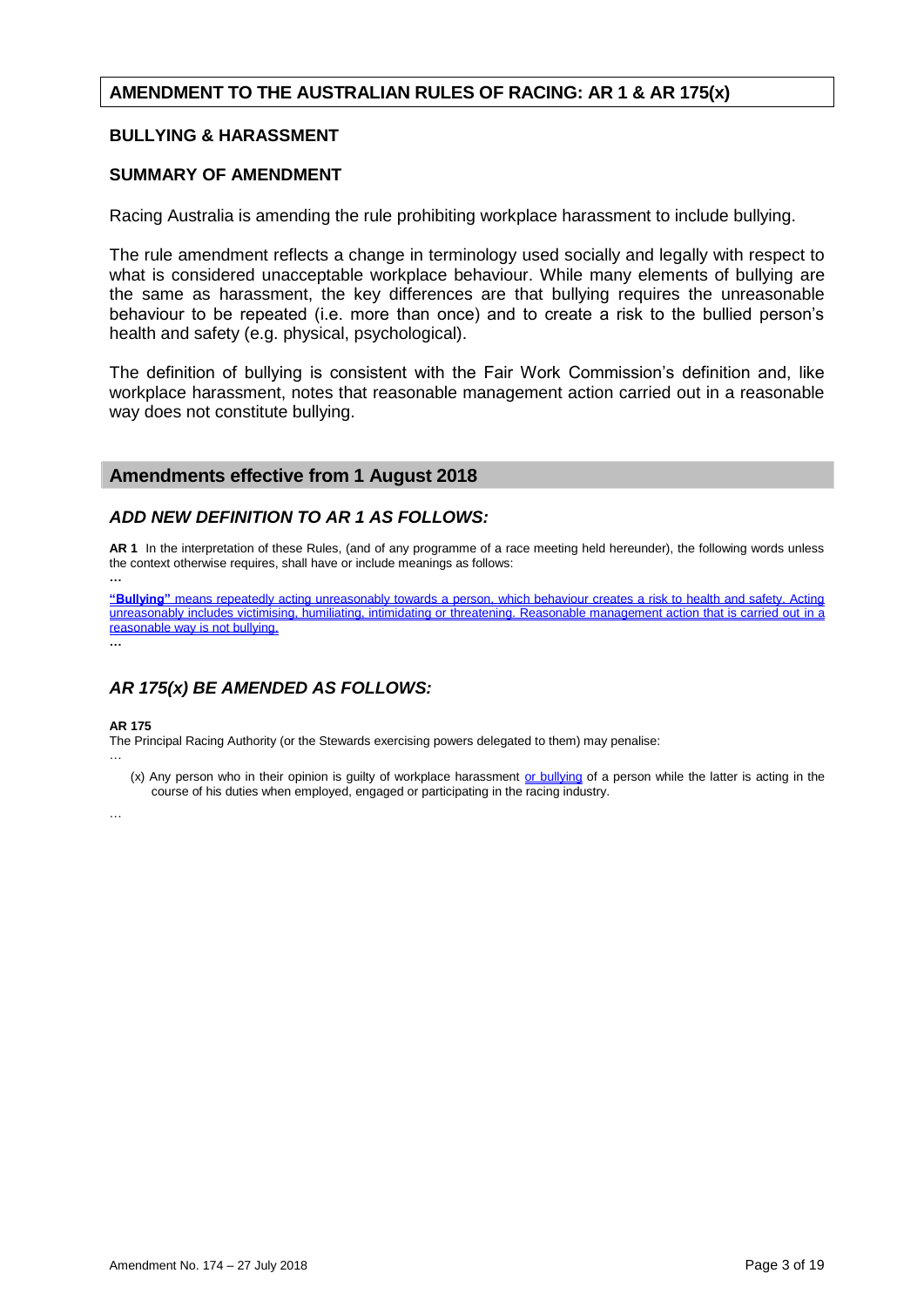# **AMENDMENT TO THE AUSTRALIAN RULES OF RACING: AR 8E(1)**

## **INVESTIGATORS' POWERS TO TAKE SAMPLES FROM HORSE HANDLERS**

#### **SUMMARY OF AMENDMENT**

Racing Australia is of the view that investigators' powers are unnecessarily limited by their inability to take samples from horse handlers. Given investigators have power to take samples from riders, there is no reason why they should be restricted from taking samples from horse handlers.

Accordingly, Racing Australia recommends that investigators' powers are made consistent with Stewards' powers in this regard.

# **Amendments effective from 1 August 2018**

## *AR 8E(1) BE AMENDED AS FOLLOWS:*

#### **AR 8E**

(1) The Principal Racing Authority may from time to time appoint one or more persons to undertake investigations at the direction of the Principal Racing Authority and such investigators shall have and may exercise all the powers, duties and authorities conferred on Stewards by AR 8(b),(c), (jj), (ii), (k)(ii), AR 8B and AR 8C.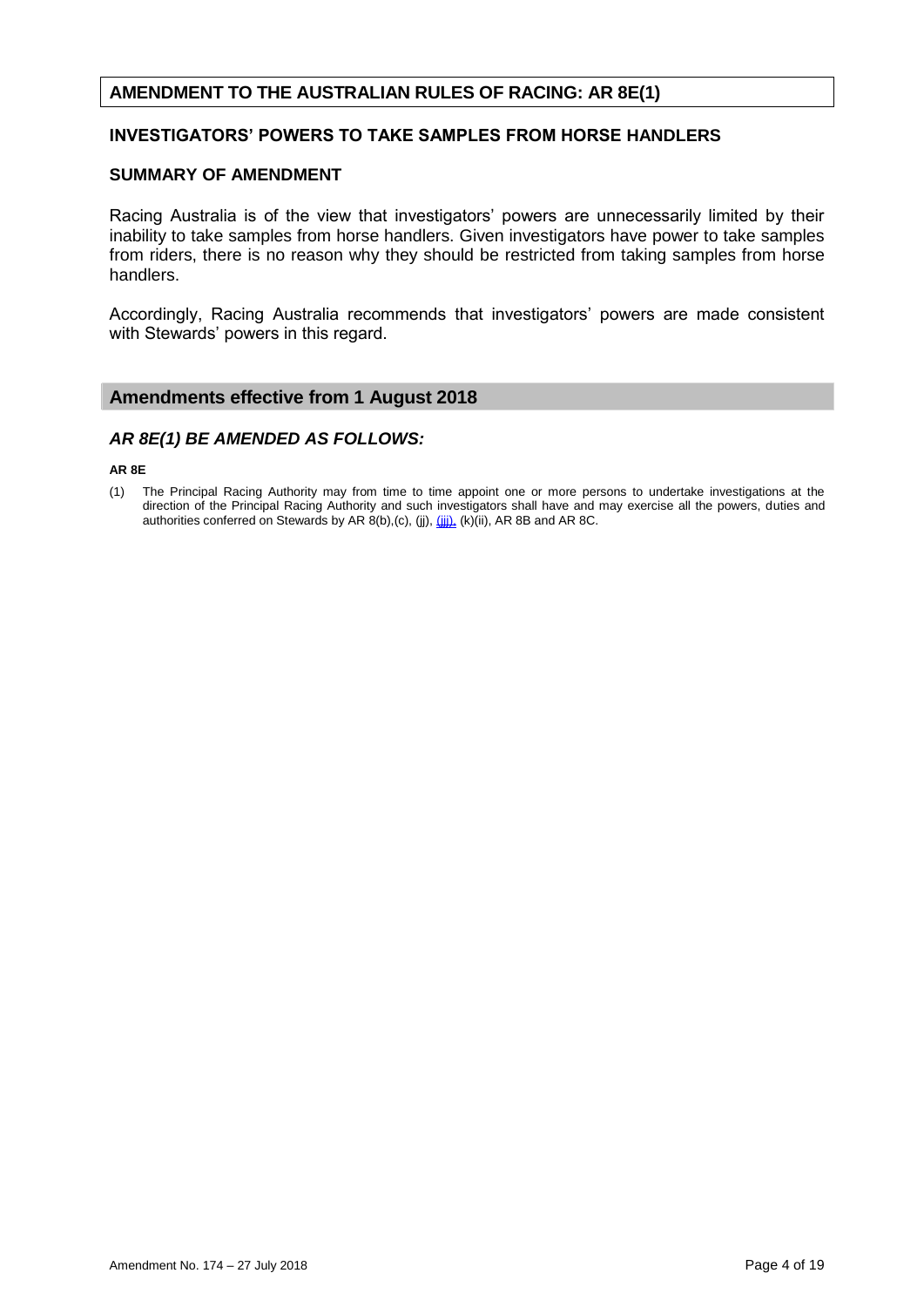# **AMENDMENT TO THE AUSTRALIAN RULES OF RACING: AR 56AA**

# **ONLY LICENSED TRAINERS TO TRAIN HORSES**

#### **SUMMARY OF AMENDMENT**

There is no rule that expressly prohibits a person who is not licensed by a PRA as a trainer from training a horse at a registered racecourse, training track or training facility.

Although AR 56A provides that only horses trained by a licensed trainer are permitted to run in races, trials etc, Racing Australia is of the view that there should be a rule in place which restricts unlicensed persons from training horses at registered training premises. Among other things, such a rule would help Stewards ensure that all persons training horses are subject to the obligations imposed on licensed trainers, and limit the use of dummy trainers.

Racing Australia supports the inclusion of a power to penalise a person who is party to a breach of the rule.

## **Amendments effective from 1 August**

#### *AR 56AA BE ADDED AS FOLLOWS:*

#### **AR 56AA**

 $(1)$  A person can only train a horse at a registered racecourse, training track or training facility if the person has been issued with a licence or permit to train from the Principal Racing Authority where the horse is being trained.

(2) Any person who breaches, or is party to a breach of, subrule (1) may be penalised.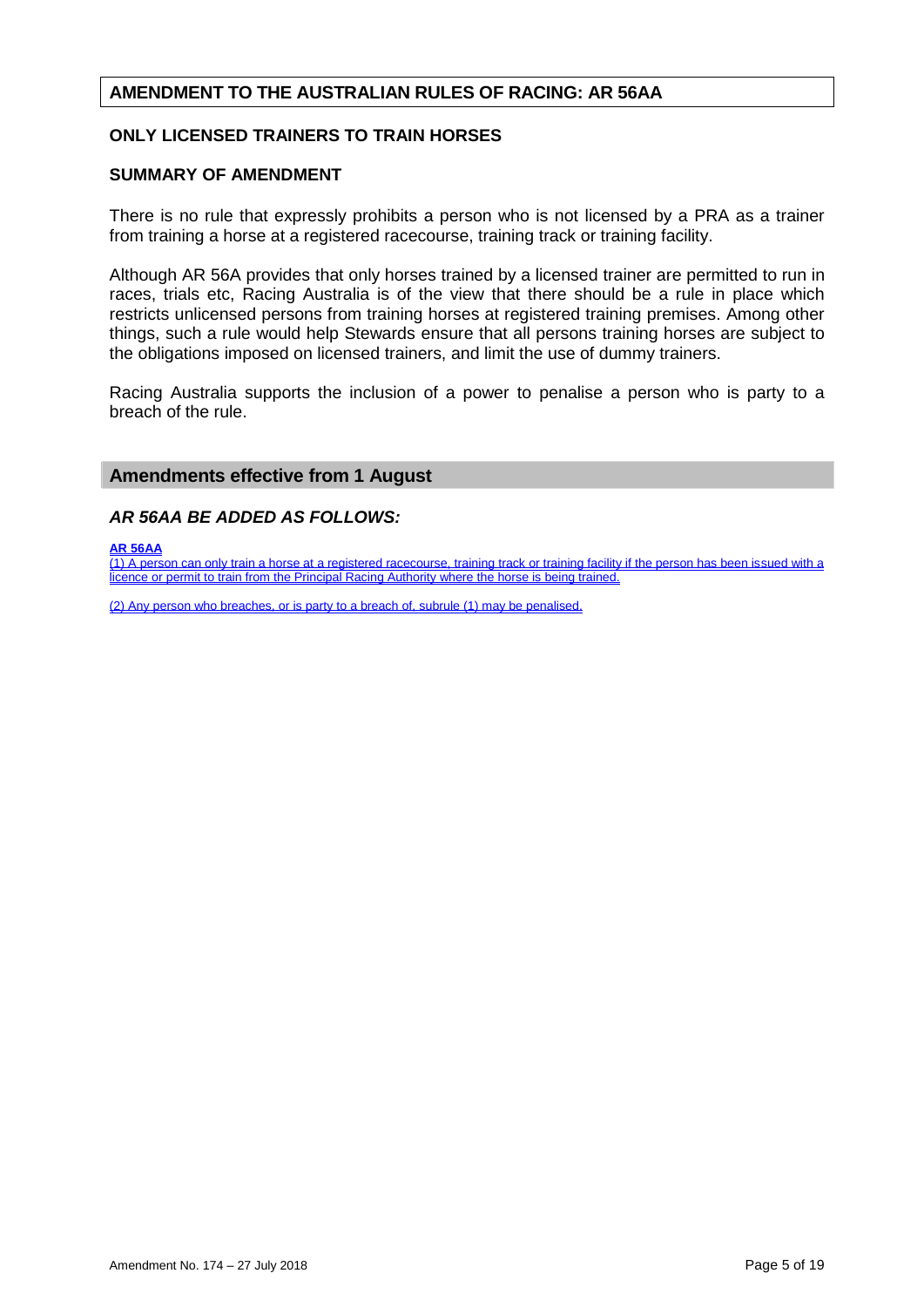## **AMENDMENT TO THE AUSTRALIAN RULES OF RACING: AR 64**

## **LIFETIME BANS FOR UNSAFE OR UNSOUND HORSES**

#### **SUMMARY OF AMENDMENT**

Racing Australia recommends that the rule which empowers Stewards to prevent or suspend unsafe horses from engaging in trackwork, jump-outs, trials and races be clarified and expanded to ensure that such horses are not participating and creating safety risks for themselves, as well as other horses and riders.

It is noted that:

(a) AR 64(1)(b) is expanded to include pre-race behaviour in addition to barrier manners, which would allow the Stewards to prevent or suspend from participating in trackwork, jumpouts, trials and races horses that are unruly or dangerous in the mounting enclosure and/or preliminary (such as rearing, kicking or bucking).

(b) A new AR 64(1)(c) is added to provide the Stewards with an express power to prevent or suspend a horse from participating in trackwork, jump-outs, trials and races where they are of the opinion that it is not suitable to do so. This view may (but need not) be informed by a veterinarian's diagnosis of a particular injury or because the horse's veterinary history over the course of its career.

(c) AR 64(1) is amended to clarify that the Stewards' power to prevent or suspend unsafe/unsound horses from participating in trackwork, jump-outs, trials and races includes the power to order a lifetime ban on the horse's participation in the industry. It is clear from the wording of the existing subrule (2) that subrule (1) allows both temporary and permanent bans, but this should be made clear in subrule (1) so there can be no dispute.

# **Amendments effective from 1 August 2018**

## *AR 64 BE DELETED AND REPLACED AS FOLLOWS:*

#### **AR 64**

- (1) Without limiting any power contained in these Rules, the Stewards may preven a horse from participation work, or from starting in any jump-out, official trial or rac ropriate if, in the Stewards' opinion:
	- the horse has a galloping action or races in a manner which is likely to pose a safety risk to either itself, any other or to any person;
	- (b) the horse has barrier manners which are considered to be unruly or intractable and/or which may pose a safety risk to itself or any other horse in a race or to any person.
- Where the Stewards suspend or prevent a horse from starting in any jump-out, official trial or race for a temporary period in  $a$  ordance with AR 64(1), the Stewards may also order official trial or race (as applicable) until the horse has:
	- articipated to the satisfaction of the Stewards in any test, jump-out or official trial (or series of tests, jump-outs trials); and/or

(b) passed any veterinary examination or any other examination considered appropriate.

#### **AR 64**

(1) Without limiting any power contained in these Rules, the Stewards may prevent or suspend a horse from participating in track work, or from starting in any jump-out, official trial or race, for any period (including indefinitely) and upon any conditions that the Stewards consider appropriate if, in the Stewards' opinion: (a) the horse has a galloping action or races in a manner which is likely to pose a safety risk to itself, any other horse, or

any person;

(b) the horse has barrier manners which are, or has exhibited pre-race behaviour which is, considered to be unruly or intractable and/or which may pose a safety risk to itself, any other horse, or any person;

(c) the horse is unsuitable to participate in track work, or start in any jump-out, official trial or race, including without limitation because of any veterinary diagnosis or history.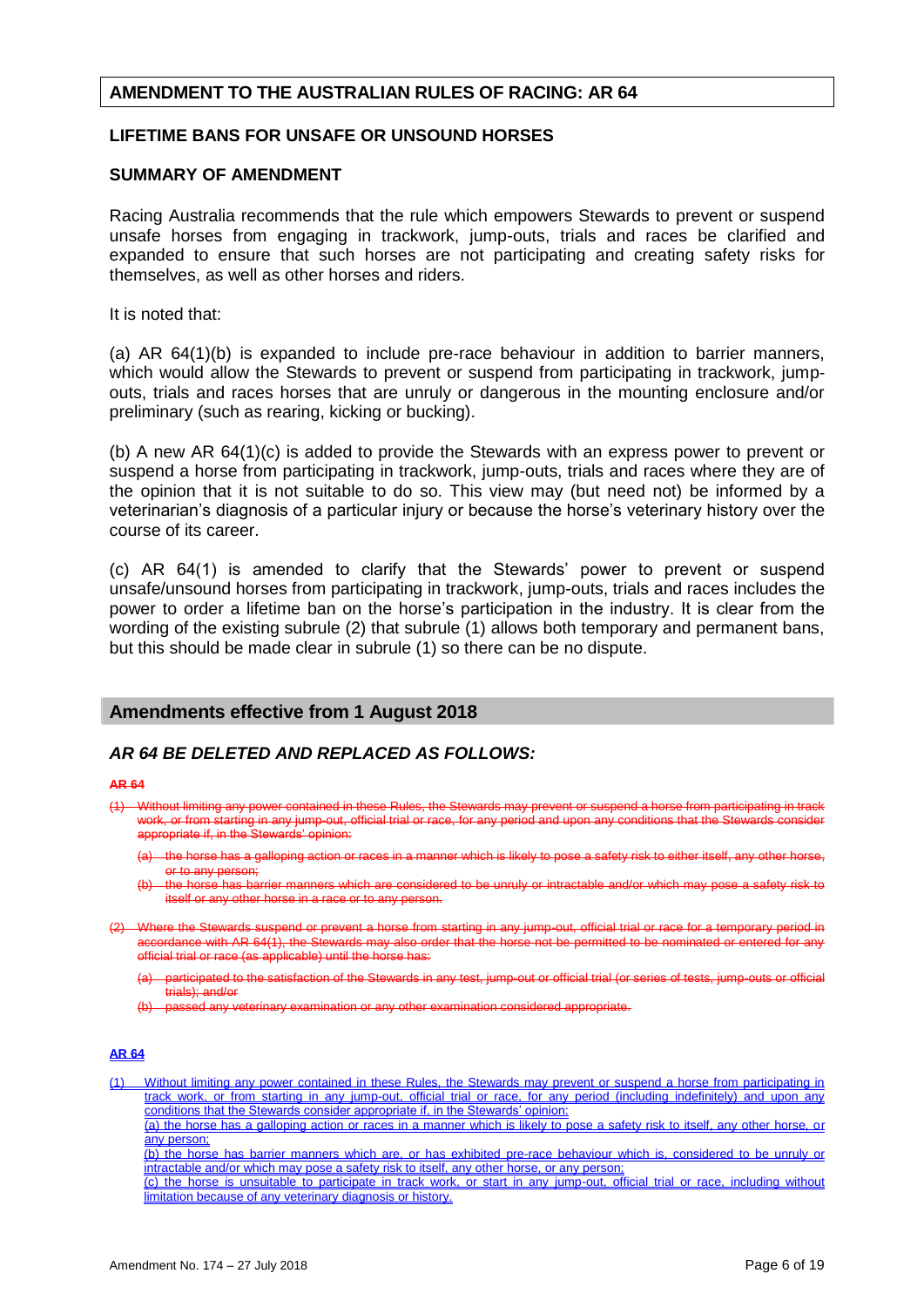<u>(2) Where the Stewards suspend or prevent a horse from starting in any jump-out, official trial or race for a temporary period in</u> accordance with AR 64(1), the Stewards may also order that the horse not be permitted to be nominated or entered for any official trial or race (as applicable) until the horse has: (a) participated to the satisfaction of the Stewards in any test, jump-out or official trial (or series of tests, jump-outs or official trials); and/or

(b) passed any veterinary examination or any other examination considered appropriate.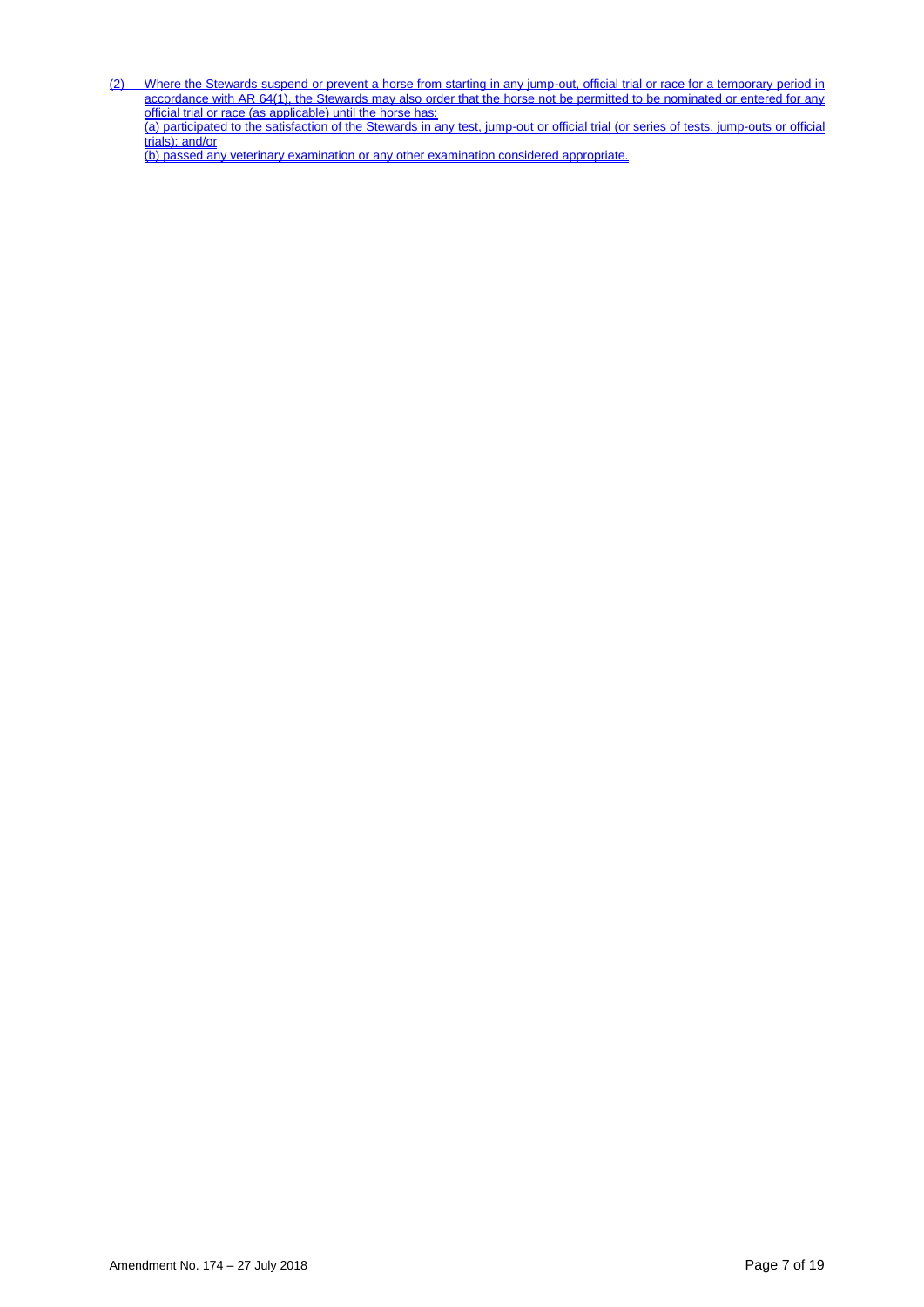# **AMENDMENT TO THE AUSTRALIAN RULES OF RACING: AR 80E(3) & AR 177B(7)**

## **PROHIBITING SUPPLY / PROCUREMENT OF PROHIBITED SUBSTANCES AND UNREGISTERED PRODUCTS**

#### **SUMMARY OF AMENDMENT**

Racing Australia recommends specific offences for the supply and procuring of:

(a) prohibited substances which are not permitted to be administered to a horse at any time; and

(b) substances which should not be in the possession of licensed persons.

Racing Australia considers the Rules need the flexibility to deal with persons who (or attempt to) supply or procure such substances/products, even if they are not found in that person's possession, or that that person has actually administered the substance.

The rules are intended to support the industry's drug-free racing position, and to allow the Stewards to deal adequately with offences which may lead to the administration of substances which are prohibited at all times or to the possession of substances which persons are not permitted to possess.

# **Amendments effective from 1 August 2018**

# *AR 80E(3) BE ADDED AS FOLLOWS:*

#### **AR 80E**

- (1) Any person commits an offence if he has in his possession or on his premises any substance or preparation that has not been registered or labelled, or prescribed, dispensed or obtained, in compliance with the relevant State or Commonwealth legislation.
- (2) The Stewards may take possession of any substance or preparation mentioned in sub-rule (1), and may use it as evidence in any relevant proceedings.
- (3) (a) A person must not supply, attempt to supply, or be a party to the supply or attempted supply of any substance or preparation to another person (including but not limited to, a trainer or any person on behalf of a trainer), which is a substance or preparation that is not permitted to be in a person's possession or on a person's premises in accordance with AR 80E(1).
	- (b) A person must not procure, attempt to procure, or be a party to the procuring or attempted procuring of a substance preparation that is not permitted to be in a person's possession or on a person's premises in accordance with AR 80E(1).

(c) Any person who breaches any provision of this subrule commits an offence.

- (d) For the purposes of this subrule:
	- (i) "supply" includes the selling, giving, transporting, sending, delivering or distributing (or possessing for any such purpose) of a substance or preparation;
		- (ii) "procure" includes the purchase and/or receipt of a substance or preparation.

# *AR 177B(7) BE ADDED AS FOLLOWS:*

#### **AR 177B**

…

- (7) (a) A person must not supply, attempt to supply, or be a party to the supply or attempted supply of any substance or preparation to another person (including but not limited to, a trainer or any person on behalf of a trainer), which is: (i) a prohibited substance as specified under AR 177B(2); or
	- (ii) a substance or preparation that could give rise to an offence under AR 177B if administered to a horse at any time. (b) A person must not procure, attempt to procure, or be a party to the procuring or attempted procuring of:
		- (i) a prohibited substance as specified under AR 177B(2); or

(ii) a substance or preparation that could give rise to an offence under AR 177B if administered to a horse at any time. (c) Any person who breaches any provision of this subrule commits an offence and may be penalised.

#### (d) For the purposes of this subrule:

(i) "supply" includes the selling, giving, transporting, sending, delivering or distributing (or possessing for any such purpose) of a substance or preparation;

(ii) "procure" includes the purchase and/or receipt of a substance or preparation.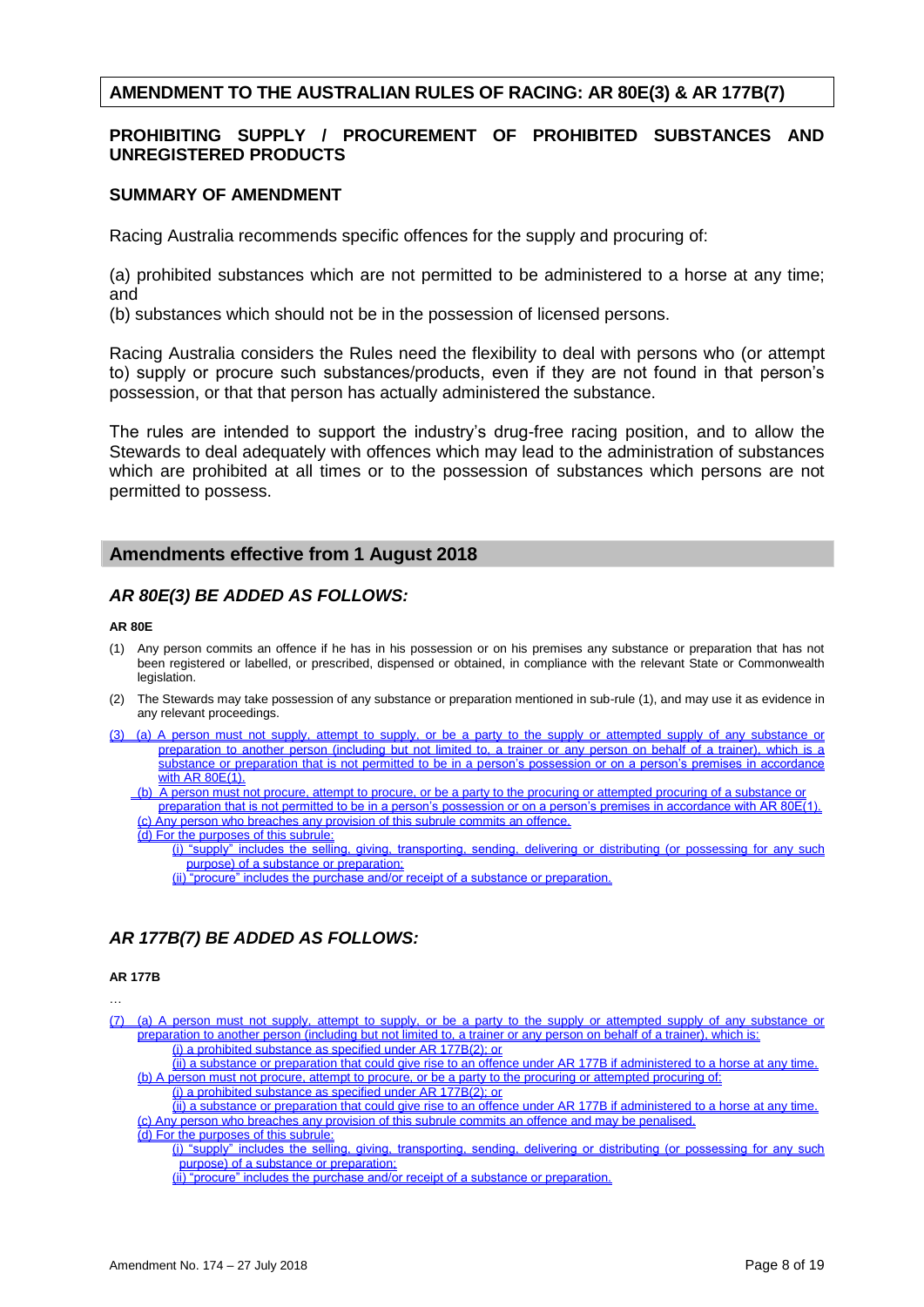# **AMENDMENT TO THE AUSTRALIAN RULES OF RACING: AR 87A(2)**

## **LEADING HORSES**

#### **SUMMARY OF AMENDMENT**

Racing Australia recommends AR 87A(2) be amended to expressly allow the use of stallion chains, which are already permitted by the Stewards in all States and Territories.

# **Amendments effective from 1 August 2018**

## *AR 87A(2) BE AMENDED AS FOLLOWS:*

**AR 87A**

…

 $\ddotsc$ 

<sup>(2)</sup> While being led outside the confines of any stable premises every horse shall have a bit in its mouth, which bit shall be attached to a lead or a stallion chain.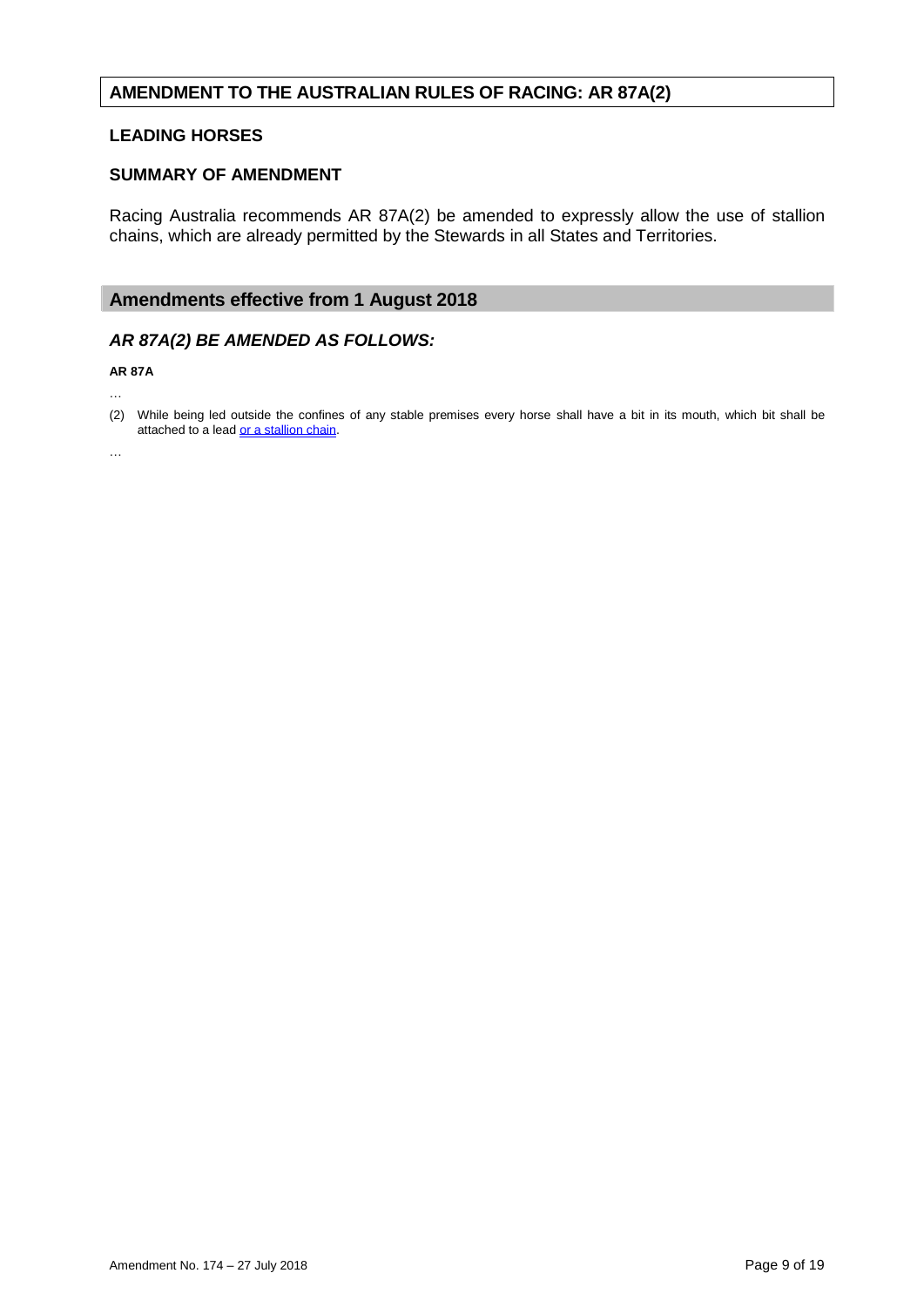# **AMENDMENT TO THE AUSTRALIAN RULES OF RACING: AR 134A**

## **DECLARATION OF NON-STARTERS**

#### **SUMMARY OF AMENDMENT**

Racing Australia considers that the rule which allows Stewards to declare a horse a nonstarter where it has been materially prejudiced from finishing in the top 3 places due to an incident at the start of the race (provided it doesn't finish in the top 3) should be expanded to the top 4 places. Such a change accords with first 4 betting and the deductions that flow when a horse is declared a non-starter.

Further, Racing Australia is of the view that occurrences at the start of a race that materially affect a horse's chance (which are the subject of this rule), should be expanded to include other outside influences – for example, where the starter inadvertently activates the false start siren after a fair start and one horse is affected.

## **Amendments effective from 1 August 2018**

## *AR 134A BE DELETED AND REPLACED AS FOLLOWS:*

**AR 134A** If in the opinion of the Stewards any horse was riderless at the time a start equipment applied with the permission of or at the direction of the Starter, or if a ho of or at the direction of the Starter, or if a horse was denied a fair start and such currence materially prejudiced the chances of that horse finishing in first, second or third placing, the Stewards may declare such a horse to be a non-starter and may make such order regarding betting as provided for separately in the Rules of<br>Provided that a horse which is ultimately declared first, second or third placing in a race shall not be Provided that a horse which is ultimately declared first

**AR 134A** If in the opinion of the Stewards any horse was:

(a) riderless at the time a start was effected; or

- (b) was encumbered by equipment applied with the permission of or at the direction of the starter; or
- (c) denied a fair start; or
- (d) encumbered by any outside influence after gaining a fair start,

and such occurrence materially prejudiced the chances of that horse finishing in first, second, third or fourth placing, the Stewards may declare such a horse to be a non-starter and may make such order regarding betting as provided for separately in the Rules of Betting. Provided that a horse which is ultimately declared first, second, third or fourth placing in a race shall not be declared a non-starter.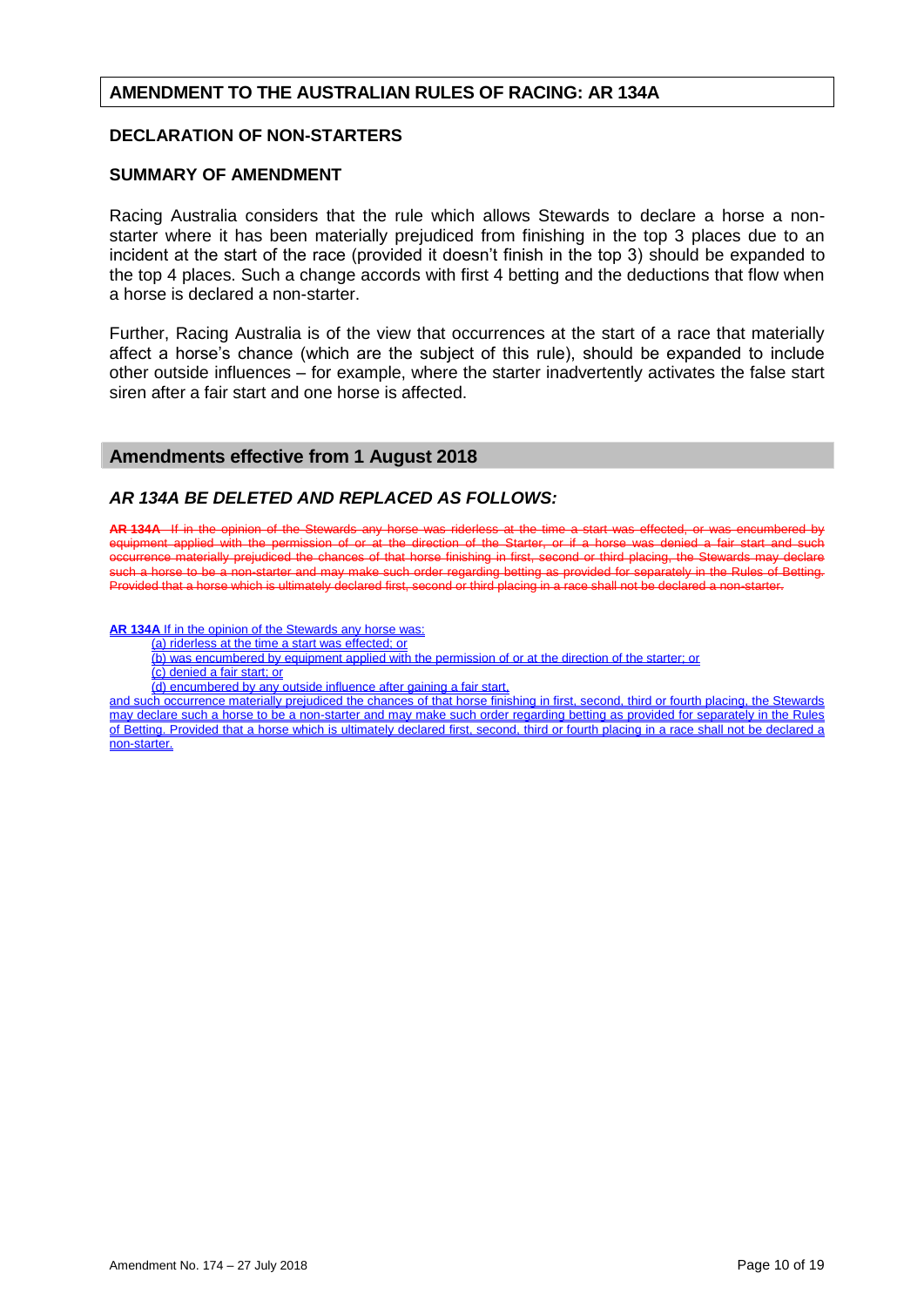# **AMENDMENT TO THE AUSTRALIAN RULES OF RACING: AR 135**

## **ADVANTAGING ANOTHER RUNNER**

#### **SUMMARY OF AMENDMENT**

Racing Australia recommends the addition of a new rule which requires riders to ride their horses in a manner that:

- (a) only benefits their horse's own best interests; and
- (b) does not advantage any other horses or riders.

While the current running and handling rules require that horses be run on their merits and that riders take all reasonable and permissible measures to obtain the best place in a race, Racing Australia is of the view that the proposed rule would further strengthen this suite of rules from an integrity perspective. In addition to seeking to prevent any corrupt conduct affecting the running of a race, such a rule would also limit the use of pacemakers and team/stable riding practices.

The proposed drafting is in accordance with the International Agreement on Breeding, Racing & Wagering model rule, save for the exception in respect of horse and rider safety. Such an exception is necessary to ensure that the rule does not create any perverse outcomes, such as a jockey riding in a manner that is in his horse's best interests but is unsafe to others.

# **Amendments effective from 1 August 2018**

# *AR 135 BE DELETED AND REPLACED AS FOLLOWS:*

#### **AR 135**

- (a) Every horse shall be run on its merits.
- (b) The rider of every horse shall take all reasonable and permissible measures throughout the race to ensure that his horse is given full opportunity to win or to obtain the best possible place in the field.
- on who in the opinion of the Stewards has breached, or was a party to breaching, any portion of this ed may be disqualified.

#### (d) Any person who:

in the opinion of the Stewards, has breached, or was a party to breaching, subrule

has a lay bet or an interest in a lay bet on horse in the subject race,

must be penalised in accordance with AR 196(5).

#### **AR 135**

- (a) Every horse shall be run on its merits.
- (b) The rider of every horse shall take all reasonable and permissible measures throughout the race to ensure that his horse is given full opportunity to win or to obtain the best possible place in the field.
- (c) Except where the safety of any horse or rider in a race requires otherwise, every horse must be ridden in such a manner to benefit only its own best interests and not to the advantage of other horses or riders.
- (d) Any person who in the opinion of the Stewards has breached, or was a party to breaching, any portion of this Rule may be penalised, and the horse concerned may be disqualified.
- (e) Any person who:
	- (i) in the opinion of the Stewards, has breached, or was a party to breaching, subrule 135(a); and
	- (ii) has a lay bet or an interest in a lay bet on the subject horse and/or has a bet or an interest in a bet on another horse in the subject race,

must be penalised in accordance with AR 196(5).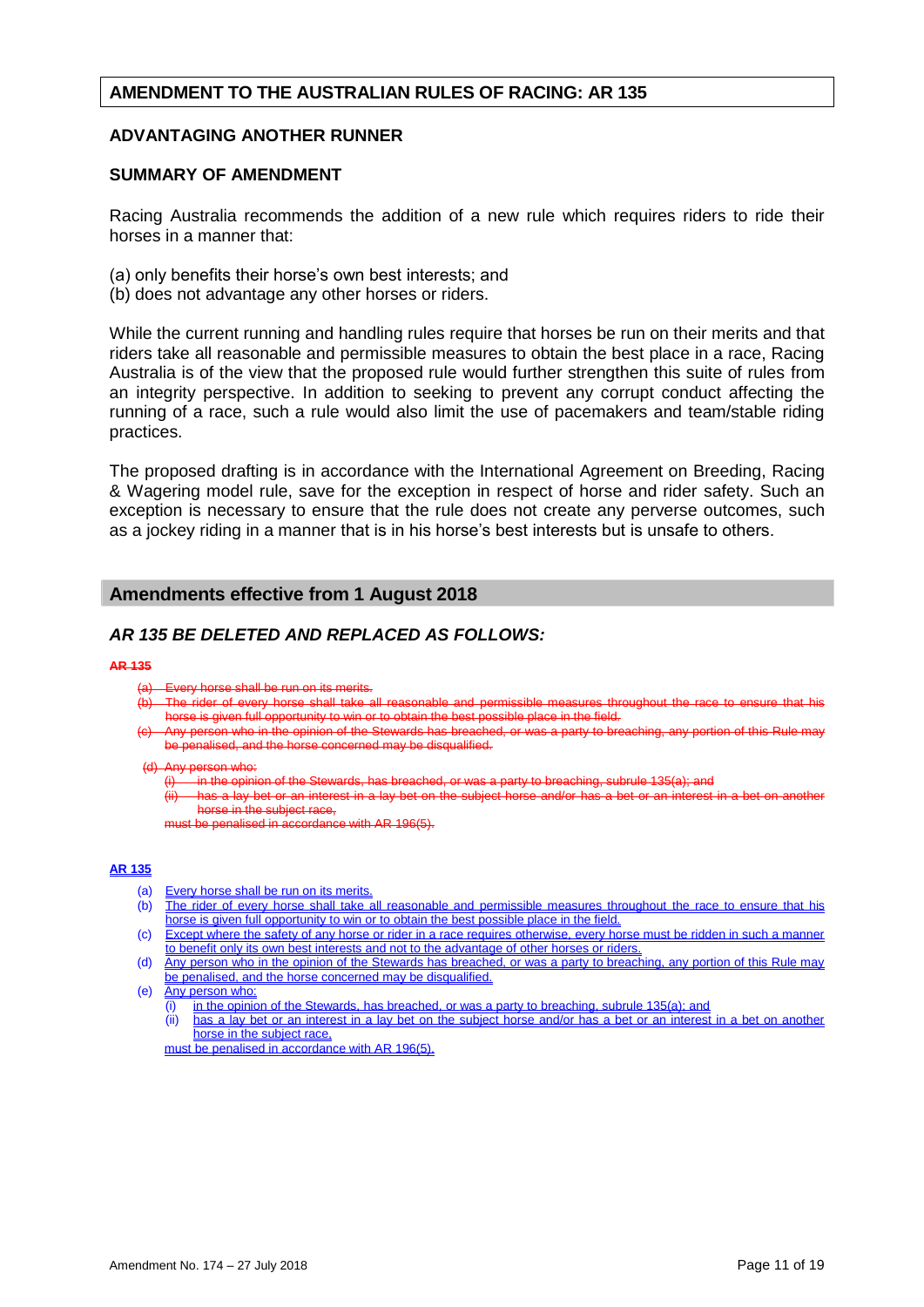## **AMENDMENT TO THE AUSTRALIAN RULES OF RACING: AR137A**

## **POSSESSION OF NON-APPROVED AND MODIFIED WHIPS**

#### **SUMMARY OF AMENDMENT**

Racing Australia is of the view that the rule prohibiting use of whips which have not been approved by Racing Australia and whips that have been approved by Racing Australia but have been modified should be extended to include possession of such whips. Racing Australia believes that this will strengthen the rule and further limit the use of such whips by riders.

## **Amendments effective from 1 August 2018**

## *AR 137A (1) & (2) BE DELETED AND REPLACED AS FOLLOWS:*

#### **AR 137A**

- (1) (a) Only padded whips of a design and specifications approved by a panel appointed by the Australian Racing Board may be carried in races, official trials or jump-outs.
	- Every such whip must be in a satisfactory condition and must not be modified in any way.
	-
	- Stewards may confiscate any whip which in their opinion is not in a satisfactory condition or has been modified.<br>rider who has been found guilty of a breach of this subrule may be penalised. Provided that the master and/or  $\overline{\phantom{a}}$  Provided that the master and/or other penalised unless he satisfies that son who is in charge of an apprentice jockey at the relevant time may also be Stewards that he took all proper care to ensure the apprentice complied with the rule.
- (2) Only padded whips of a design and specifications approved by a panel appointed by the Australian Racing Board may carried in trackwork.

#### **AR 137A**

- (1) (a) Only padded whips of a design and specifications approved by Racing Australia ("approved whip") may be carried in races, official trials, jump-outs or trackwork.
	- (b) Every approved whip must be in a satisfactory condition and must not be modified in any way.<br>(c) The Stewards may confiscate any whip which:
	- The Stewards may confiscate any whip which:
		- (i) is not an approved whip; or

(ii) is an approved whip which, in their opinion, is not in a satisfactory condition or has been modified in any way.

- (d) Any rider who has been found guilty of a breach of this rule may be penalised. Provided that the master and/or other person who is in charge of an apprentice jockey at the relevant time may also be penalised unless he satisfies the Stewards that he took all proper care to ensure the apprentice complied with the rule.
- (2) Any person who has in his or her possession:

(a) a whip which is not an approved whip; or (b) an approved whip which has been modified in any way, commits an offence and may be penalised.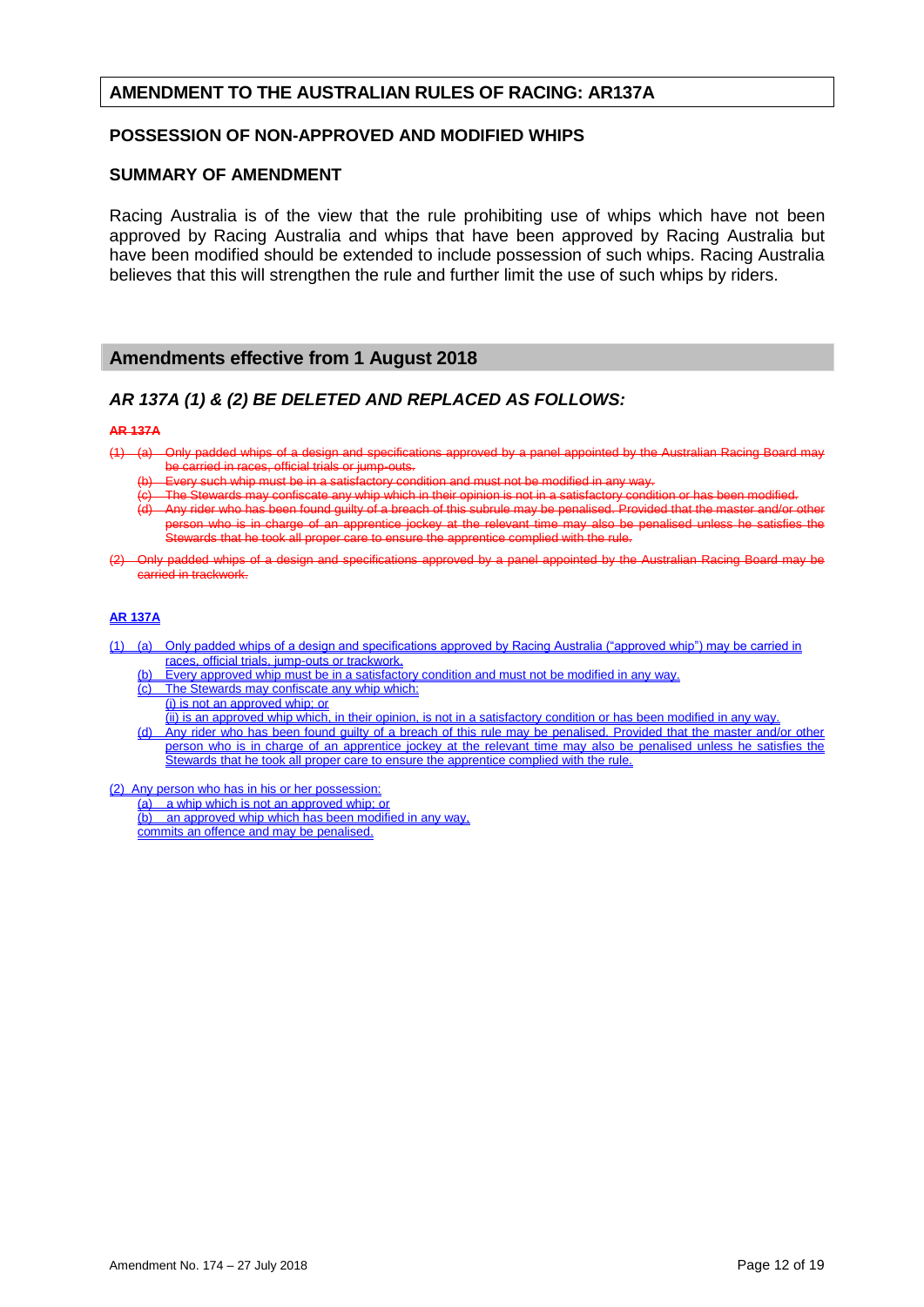# **AMENDMENT TO THE AUSTRALIAN RULES OF RACING: AR 137AB**

## **POSSESSION OF STOCKWHIP**

#### **SUMMARY OF AMENDMENT**

Racing Australia recommends the addition of a new offence under the Rules which prohibits the possession of a stockwhip in relation to racing, training and pre-training.

Under AR 175(w), it is an offence for any person to use a stockwhip on a horse in any circumstances relating to racing, training, or pre-training. Racing Australia is of the view that a possession offence would significantly strengthen the current rule and further improve welfare practices. Stewards would be assisted by not having to prove actual use on a horse, which can be difficult.

Importantly, the proposed rule includes an exemption from the possession offence where the person satisfies Stewards that such possession at the person's premises is unrelated to training or pre-training a horse. For example, where horses are pre-trained on a property that also includes cattle.

#### **Amendments effective from 1 August 2018**

## *AR 137AB BE ADDED AS FOLLOWS:*

**AR 137AB** A person may be penalised if the person has in his or her possession a stockwhip:

- (a) at a racecourse;
- (b) at a thoroughbred racing stable; or

(c) at premises otherwise used for training or pre-training a horse, unless the person satisfies the Stewards that the stockwhip is in his or her possession at those premises for reasons unrelated to the training or pre-training of a horse.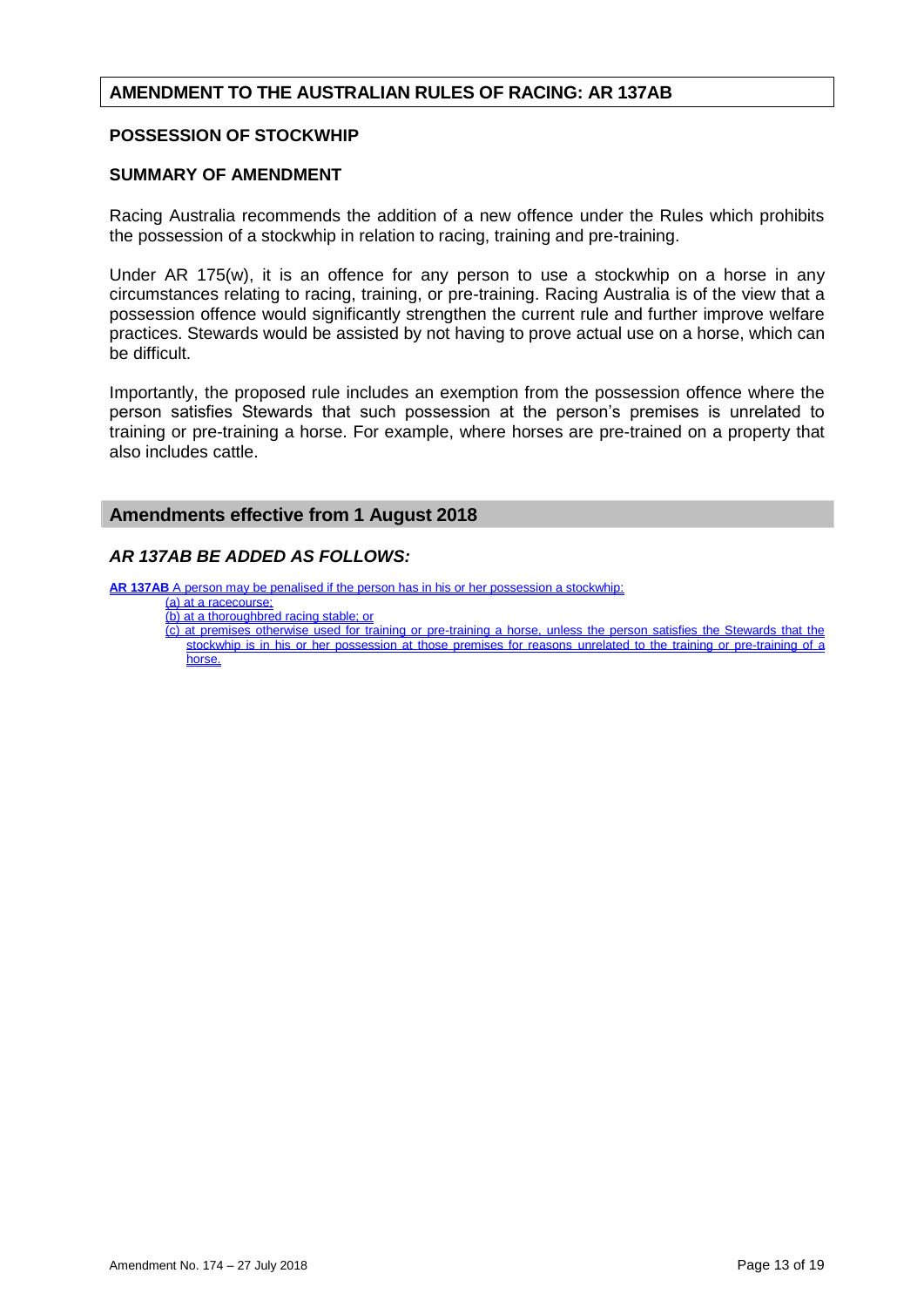# **AMENDMENT TO THE AUSTRALIAN RULES OF RACING: AR 140(a)**

## **NOTIFICATION OF CONDITIONS, TREATMENTS, ETC**

#### **SUMMARY OF AMENDMENT**

Racing Australia believes the current rule requiring trainers to notify Stewards of conditions, treatments etc that may affect a horse's performance in a race by acceptance time or as soon as possible thereafter should be widened as follows:

(a) Include notification obligations on a person in control of the horse, in addition to those imposed on the trainer. (Any person in control of the horse who has knowledge as to the horse's condition etc should be subject to the same obligations as the trainer.)

(b) Include notification by nomination time where the condition is present, treatment is administered etc before nomination time. (Stewards should be made aware of this information by nomination time, in order to allow them to make any relevant enquiries and/or make the information public. Making the information public is particularly important in the context of betting markets which open prior to acceptances.)

(c) Include notification of any surgery performed which may affect a horse's performance in a race. (A strict interpretation of the rule as currently drafted may not include surgery performed on a horse, which is likely to affect its performance in a race. Stewards and punters should be aware of this information.)

# **Amendments effective from 1 August 2018**

# *AR 140(a) BE DELETED AND REPLACED AS FOLLOWS:*

#### **AR 140**

 $(a)$  The trainer of a horse that is included in the final a

nsure that such horse is fit and properly conditioned to race; and

ort to the Stewards:

- (a) by acceptance time, any occurrence, condition, or treatment that may affect or impact on the horse's ance in the race where the occurrence takes place, condition is present or treatment is before acceptance time;
- condition, or treatment that may affect or impact on performance in the race where the occurrence takes place, condition is present or treatment is administe after acceptance time.

#### **AR 140**

- (a) The trainer of a horse, or any person that is in control of a horse, that is nominated for a race must:
	- (i) ensure that the horse is fit and properly conditioned to race; and (ii) report to the Stewards:
	- (ii) report to the Stewards:
		- (a) by nomination time, any occurrence, condition, surgery or treatment that may affect or impact on the horse's performance in the race where the occurrence takes place, condition is present, surgery is performed or treatment is administered before nomination time;
		- (b) as soon as is practicable after nomination time and before acceptance time, any occurrence, condition, surgery or treatment that may affect or impact on the horse's performance in the race where the occurrence takes place, condition is present, surgery is performed or treatment is administered after nomination time and before acceptance time;
		- $(c)$  if the horse is accepted for the race as soon as is practicable, any occurrence, condition, surgery or treatment that may affect or impact on the horse's performance in the race where the occurrence takes place, condition is present, surgery is performed or treatment is administered after acceptance time.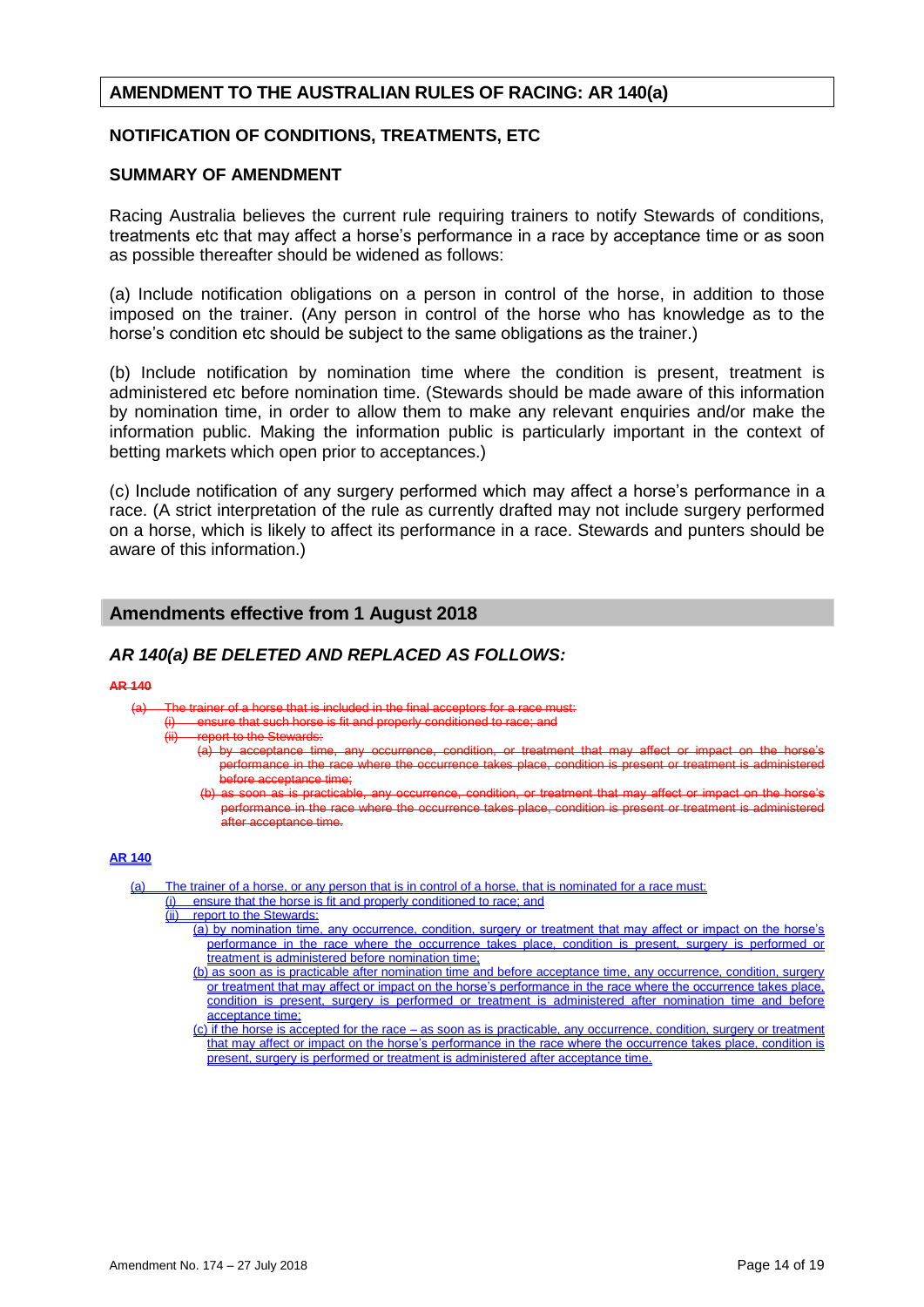# **AMENDMENT TO THE AUSTRALIAN RULES OF RACING: AR 141A(1)**

## **HORSES ARRIVING ON COURSE**

#### **SUMMARY OF AMENDMENT**

Racing Australia recommends that the requirement that horses are presented for racing wearing appropriate plates and tips is amended to bring forward that requirement to the time that horses arrive on course.

Racing Australia reports increasing instances of horses not being appropriately shod at the relevant time, which results in unnecessary delays prior to the start of races. The revised rule would allow Stewards to check each horse's plates and tips when they are being unloaded from floats when arriving on course, and for any issues to be rectified at that time, rather than just prior to a race.

The proposed amendment contains a discretion for the Stewards to permit a trainer to bring his/her horse onto the course without its racing plates and tips.

#### **Amendments effective from 1 August 2018**

# *AR 141A(1) BE DELETED AND REPLACED AS FOLLOWS:*

#### **AR 141A**

(1) No horse shall be permitted to start in any race unless it is fully shod with plates or AR 141B, provided that in exceptional circumstances, the Stewards may permit a horse to run barefooted or partly The trainer bears sole responsibility for ensuring that horses are presented for racing in compliance with AR 141B.

#### **AR 141A**

- (1) (a) No horse shall be permitted to start in any race unless it is fully shod with plates or tips that conform to the requirements of AR 141B, provided that in exceptional circumstances the Stewards may permit a horse to run barefooted or partly shod.
	- (b) The trainer is at all times responsible for ensuring that horses with race engagements comply with AR 141B from the time when they arrive on course, except where the Stewards permit otherwise.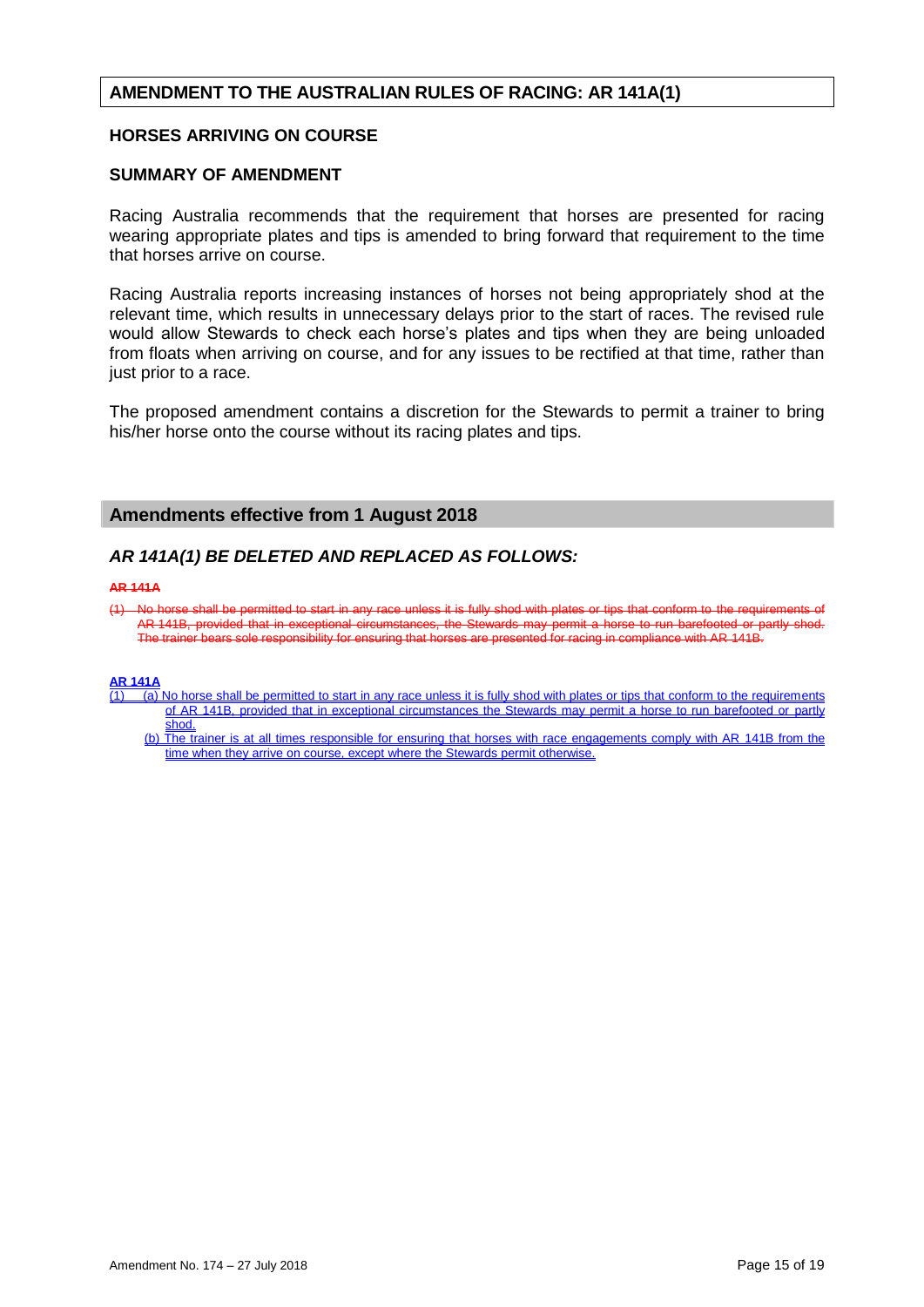# **AMENDMENT TO THE AUSTRALIAN RULES OF RACING: AR 143**

#### **WEIGHING IN LIGHT**

#### **SUMMARY OF AMENDMENT**

AR 143(a) currently refers to a rider being allowed to weigh in light by a half kilogram "for the weight of his bridle". This is creating confusion as to whether other items should be included and the reality is that the rider is simply allowed a half kilogram.

Accordingly, Racing Australia recommends that the reference to the bridle is removed.

# **Amendments effective from 1 August 2018**

## *AR 143 BE AMENDED AS FOLLOWS:*

**AR 143** Subject to AR 146, if a horse carries less weight than the weight it should carry:

(a) It shall be disqualified for the race, provided that a rider shall be allowed by the Clerk of the Scales a half kilogram for the weight of his bridle; and

(b) Notwithstanding paragraph (a), the rider and/or any other person at fault may be penalised.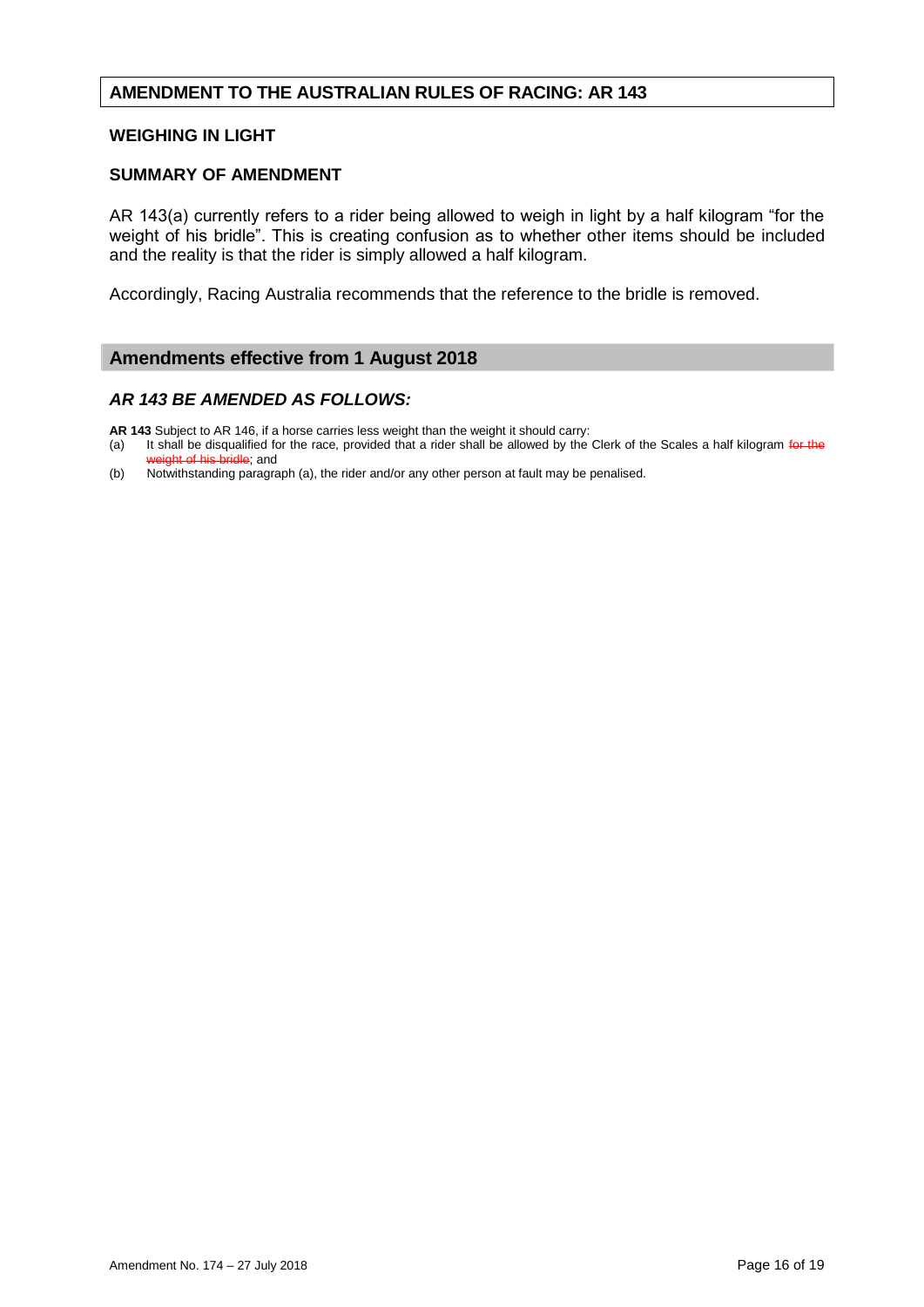# **AMENDMENT TO THE AUSTRALIAN RULES OF RACING: AR 175D**

## **PROHIBITION ON BETTING WITH NON-APPROVED WAGERING OPERATORS**

#### **SUMMARY OF AMENDMENT**

Racing Australia recommends the introduction of a rule to prohibit industry participants from betting with non-approved (likely offshore) wagering operators that are not subject to racefields regulations.

Betting with non-approved wagering operators is a significant integrity risk for the industry. PRAs and Stewards have no visibility as to who is betting with such wagering operators as they have no powers to require the production of customers' betting records. This necessarily limits their ability to inquire into and investigate a range of integrity matters.

Further, given that non-approved wagering operators are not subject to racefields regulations and their associated fees, the industry suffers a financial detriment each time a bet on Australian thoroughbred races is placed with such a wagering operator.

## **Amendments effective from 1 August 2018**

## *AR 175D BE ADDED AS FOLLOWS:*

#### **AR 175D**

(1) A person bound by these Rules must not:

- (a) place a bet on Australian thoroughbred racing with a Non-Approved Wagering Operator; or
	- (b) have a bet placed on his or her behalf, or otherwise have an interest in a bet placed, on Australian thoroughbred racing with a Non-Approved Wagering Operator.

(2) Where the Stewards reasonably suspect that a person bound by these Rules has, or may have, placed a bet on Australian thoroughbred racing with a Non- Approved Wagering Operator:

- (a) the Stewards may direct the person to produce, and the person must produce, all relevant documents and devices, including but not limited to, the person's computer, mobile telephone, and betting records; and
	- (b) the Stewards may direct the person to provide, and the person must provide, the Stewards with access to the account (or accounts) with the Non-Approved Wagering Operator used by or on behalf of the person, including any username, password or other security information.

(3) A person who fails to comply with any provision of this rule may be penalised.

#### (4) For the purpose of this rule:

(a) a "Non-Approved Wagering Operator" means any wagering operator, including a totalizator operator, bookmaker, corporate bookmaker, betting exchange or other wagering service provider, that does not hold a current licence, approval or authority to use or publish the thoroughbred racefields of a State or Territory in accordance with the relevant State or Territory legislation and/or regulations; and

(b) a "bet" includes a lay bet.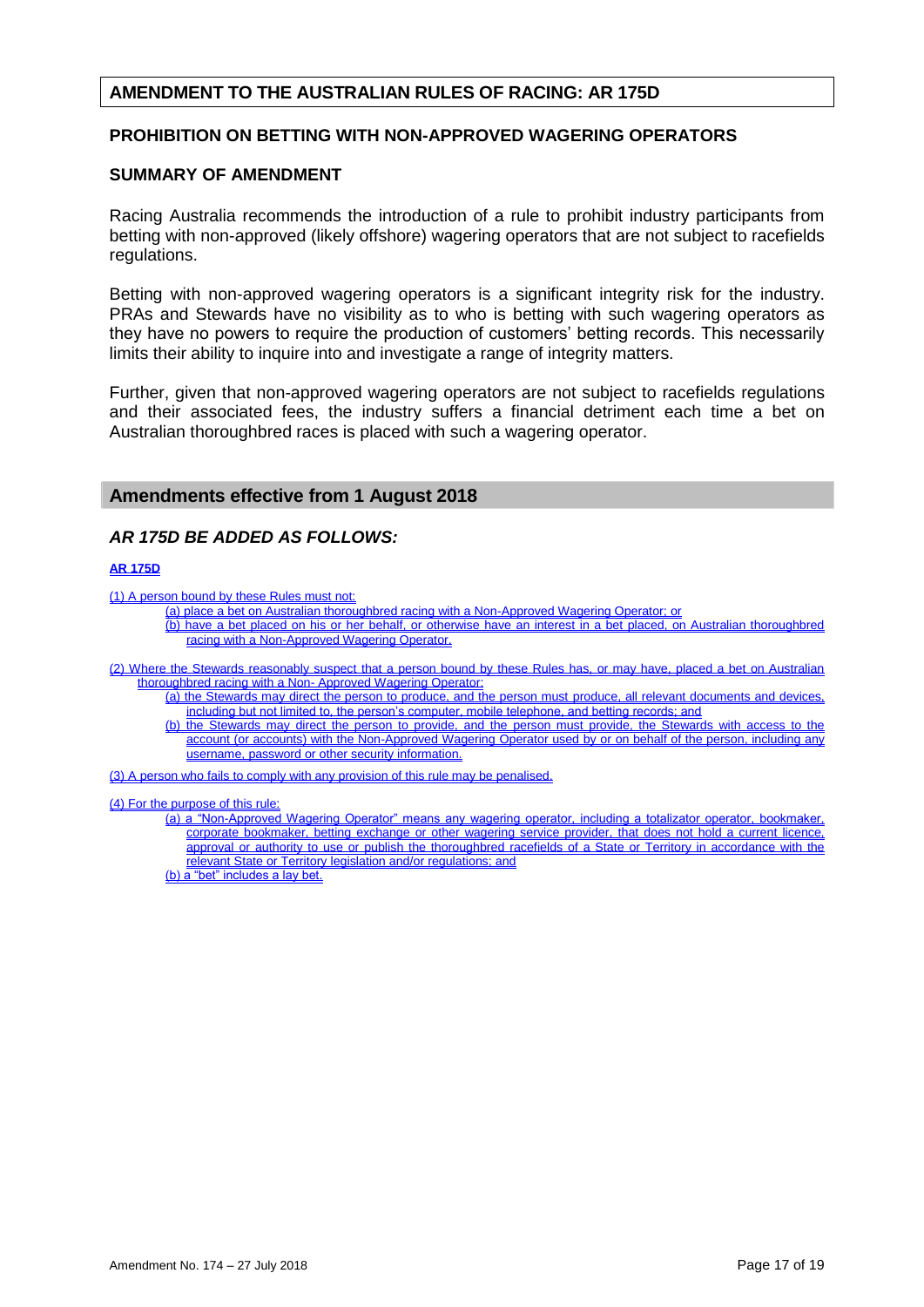# **AMENDMENT TO THE AUSTRALIAN RULES OF RACING: AR 177C, AR178, AR 178G & AR 200A**

## **ELEVATED HYDROCORTISONE LEVELS FROM ENDOGENOUS ORIGIN**

# **SUMMARY OF AMENDMENT**

Racing Australia has noted that there continues to be instances where the threshold for hydrocortisone has been exceeded for endogenous reasons rather than administration of a prohibited substance. There are instances of this occurring, such as to warrant an exception in the Rules, similar to the exception that applies in respect of testosterone. Accordingly, AR 177C should be extended to include hydrocortisone.

Further, given that AR 178G essentially duplicates AR 177C, Racing Australia is of the view that AR 178G can be deleted, with some additional minor amendments to AR 177C, AR 178 and AR200A.

# **Amendments effective from 1 August 2018**

# *AR 177C BE DELETED AND REPLACED AS FOLLOWS:*

AR 177C In the case of the presence of testosterone (including both free conjugates) above a mass concentration of 20 micrograms per litre being detected in a urine sample taken from a gelding, or above a mass concentration of 55 micrograms per litre being detected in a urine sample taken from a filly or mare, prior to or following its running in any race, it is open to the Stewards to find that the provisions of AR 177 or AR 178H do not apply if on the of the scientific and analytical evidence available to them they are satisfied that the detected level in the endogenous origin or as a result of endogenous activity.

#### **AR 177C** In the case of the presence of:

(1) testosterone (including both free testosterone and testosterone liberated from its conjugates) above a mass concentration of 20 micrograms per litre being detected in a urine sample taken from a gelding, or above a mass concentration of 55 micrograms per litre being detected in a urine sample taken from a filly or mare; or

(2) hydrocortisone above a mass concentration of 1.0 milligrams per litre being detected in a urine sample taken from a horse,

prior to or following its running in any race, it is open to the Stewards to find that the provisions of AR 175(h)(ii), AR 177, AR 178 or AR 178H do not apply if, on the basis of the scientific and analytical evidence available to them, they are satisfied that the detected level in the sample was of endogenous origin or as a result of endogenous activity.

# *AR 178 BE AMENDED AS FOLLOWS:*

**AR 178** Subject to AR 178G AR 177C, when any horse that has been brought to a racecourse for the purpose of engaging in a race and a prohibited substance is detected in any sample taken from it prior to or following its running in any race, the trainer and any other person who was in charge of such horse at any relevant time may be penalised.

# *AR 178G BE DELETED AS FOLLOWS:*

#### **AR 178G**

the case of the presence of testosterone (including both free testosterone and testosterone liberated from its conjugates) a mass concentration of 20 micrograms per litre being detected in a urine sample taken from a gelding, or above a mass<br>concentration of 55 micrograms per litre being detected in a urine sample taken from a filly or mare, p ncentration of 55 micrograms per litre being detected in a urine sample taken from a filly or mare any race, it is open to the Stewards to find that the provisions of AR 178 or AR 178H do not apply if on the basis of the scientific analytical evidence available to them they are satisfied that the detected level in the sample was of endogenous origin or endogenous activity.

# *AR 200A BE AMENDED AS FOLLOWS:*

**AR 200A** As at the date on which AR 177C and AR 178G takes effect, all urine samples taken from horses prior to that date which have not been adjudicated upon by the Stewards shall be dealt with subject to those new Rules.